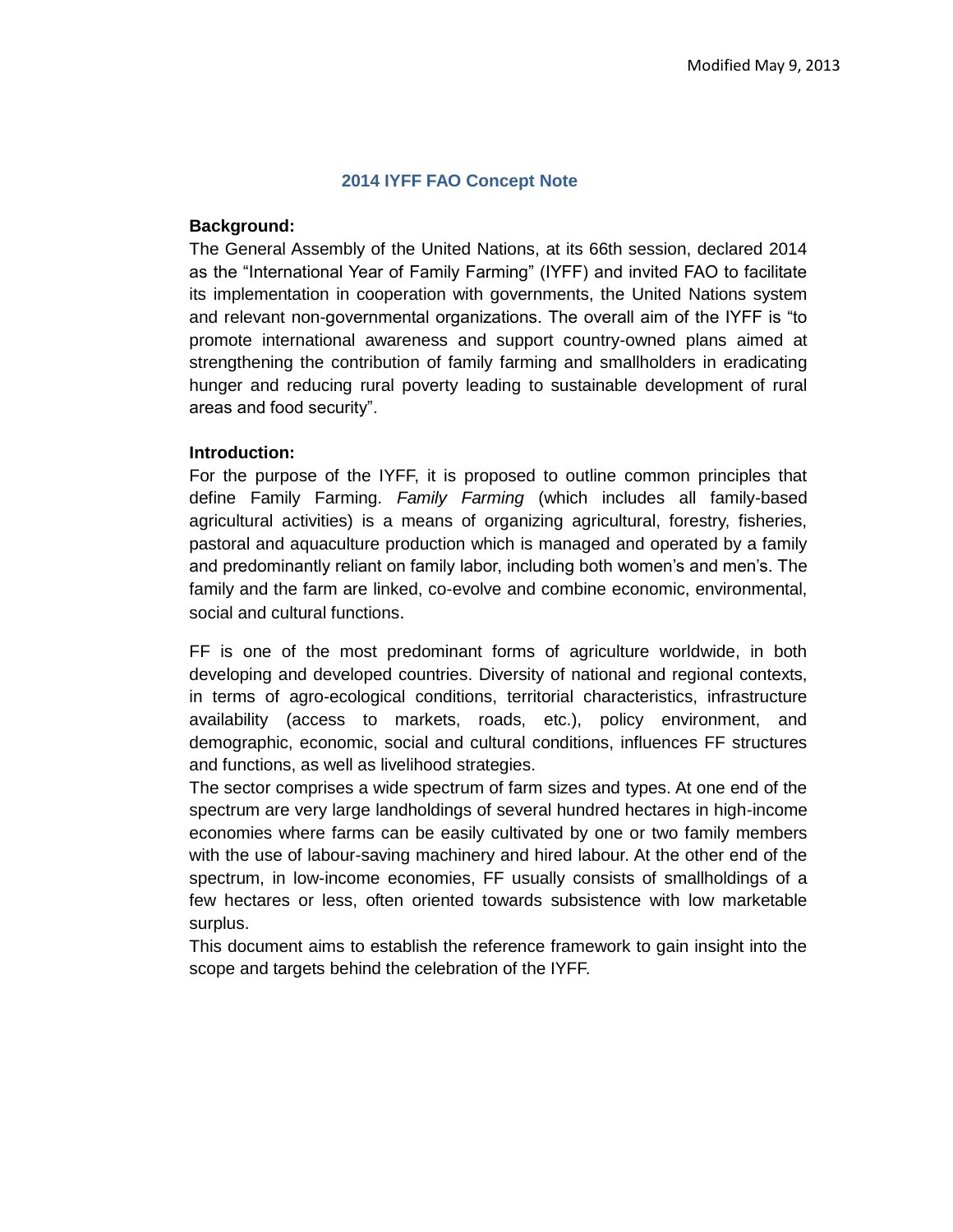Box 1: Historical role of FF

The complex, systemic and transversal role of FF in food security and nutrition, in supporting local economies and rural employment, and in territorial management, is understood intuitively and well-known socially, but difficult to capture in simple, scientific and economic terms. For this reason, despite having being overlooked and ignored during the last two centuries as a policy target, FF continues to be the backbone of food security, territorial development and social cohesion and resilience. Particularly during the last 30 years, policy agenda and economic priorities have often disjointed agricultural production from management of resources and from the role of farmers in society. The IYFF is strongly supported by civil society and social movements that have recognized the central role of FF in rural development and livelihoods. It is also inserted in a context where certain countries have started to adopt policies and institutional arrangements for making the most of FF livelihood diversification and production potential.

Re-positioning FF at the centre of agricultural, environmental and social policies (as well as in the agendas of FAO and other UN agencies) is the goal of the IYFF, and identifying gaps and opportunities to promote a shift towards a more equal and balanced development of the people, the territories they contribute to manage, and the need to produce sufficient food and goods for 9.15 billion people by 2050 $^1$  is our FAO challenge.

# **The multiple functions of FF**

# Production:

 $\overline{\phantom{a}}$ 

While FF is well positioned in the policy framework of various countries, policymakers around the globe need compelling evidence of the advantages of FF in terms of productivity. With a new vision of the basic production unit, FF may offer the space for greater impact of sector policies previously directed either to smallscale agriculture or commercial agriculture.

The agricultural sectors, including crops, livestock, forestry and fisheries and aquaculture<sup>2</sup> produce greenhouse gases and use significant amounts of energy derived from fossil fuel. Agriculture activities also contribute largely to loss of biodiversity and soil degradation (the Land Degradation Assessment in Drylands (LADA) project assessed that one-quarter of the global areas is affected by biophysical degradation, including biodiversity degradation). According to *The State of the World's Land and Water Resources for Food and Agriculture* (SOLAW), there is a large number of systems at risk facing a progressive

<sup>&</sup>lt;sup>1</sup> World Agriculture towards 2030/2050, the 2012 Revision. ESA Working Paper No.12-03, June 2012.

 $2$  The term "agriculture" includes agriculture, forestry, fisheries, pastoral and aquaculture activities and a combination of these.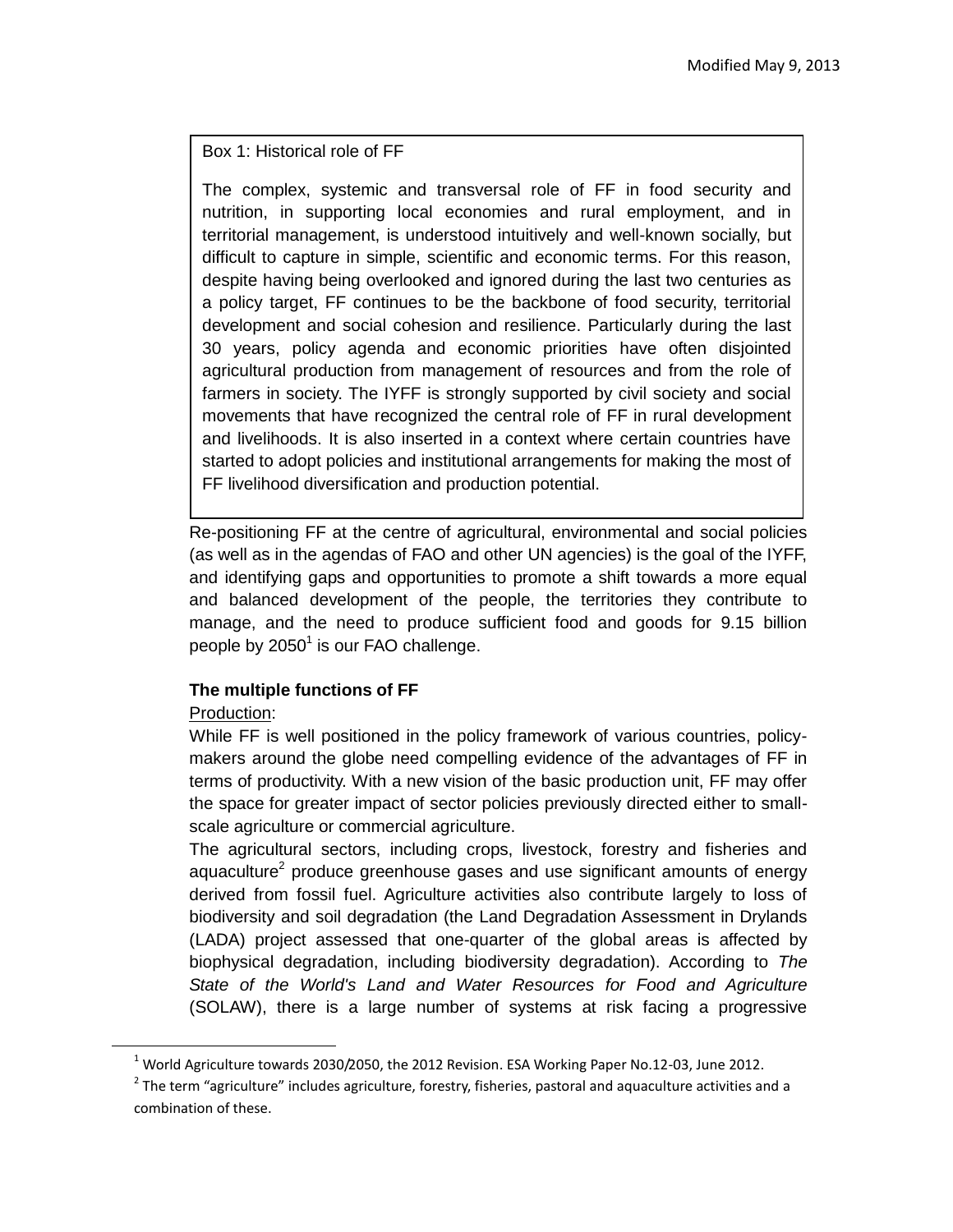breakdown of their productive capacity. A future free of hunger demands joint efforts to foster the transition from non-balanced to more sustainable production practices, focusing on improved management of ecological processes and the use of innovative technologies. Renewed policies including fiscal regulations must capture the entire FF system, which is knowledge-intensive and is linked to the territory as it manages biodiversity, soil fertility, water and wastes, and social settings. These will reduce the vulnerability of FF and enhance their capacity to invest and produce. The linkages between production, food systems, nutritional security and the value chain will need to be adjusted to FF systems. Environment:

The world is witnessing an increased erosion of natural resources (land, water, forests, fisheries, air, fossil energy and genetic resources), which impacts on food safety, human health and the long-term productivity of land. The key challenges are to reduce/avoid natural resource depletion and degradation and associated cost increases, as well as high levels of related pollution. The role of family farmers in food production at global and national level requires to be analysed (for Latin America it has been estimated that FF produces  $60\%$ <sup>3</sup> of the basic food supply), and consolidated evidence is needed on the advantages of FF in terms of potential to generate positive environmental externalities. The challenge is to develop complex mechanisms to reach a large number of farmers scattered over vast territories and using very diversified technologies and sustainable agricultural practices.

Box 2: [Globally Important Agricultural Heritage systems \(GIAHS\)](http://www.giahs.org/giahs/en/) Initiative

To promote the role of FF in sustainable management of natural resources FAO has developed the [Globally Important Agricultural Heritage systems](http://www.giahs.org/giahs/en/)  [\(GIAHS\)1](http://www.giahs.org/giahs/en/) Initiative that recognizes the crucial importance of the well-being of FF communities in an integrated approach while directing activities towards sustainable agriculture and rural development. It further seeks to support the present-day resilience of these traditional agricultural systems and thus provide a sustainable legacy for the benefit of future generations. This global initiative is not just a collection of local projects; it has a global focus within the framework of policies promoting local food security through sustainable systems.

## Livelihoods and governance**:**

l

The territorial dimension of FF is a key element contributing to stability, employment and cultural integration. Family farmers are highly motivated to manage natural resources sustainably as there is a solid interdependence between the activity developed and the maintenance of their habitat; therefore

<sup>&</sup>lt;sup>3</sup> FAO. 2010. Panorama de la seguridad alimentaria y nutricional en América Latina y el Caribe 2010. Santiago, Chile.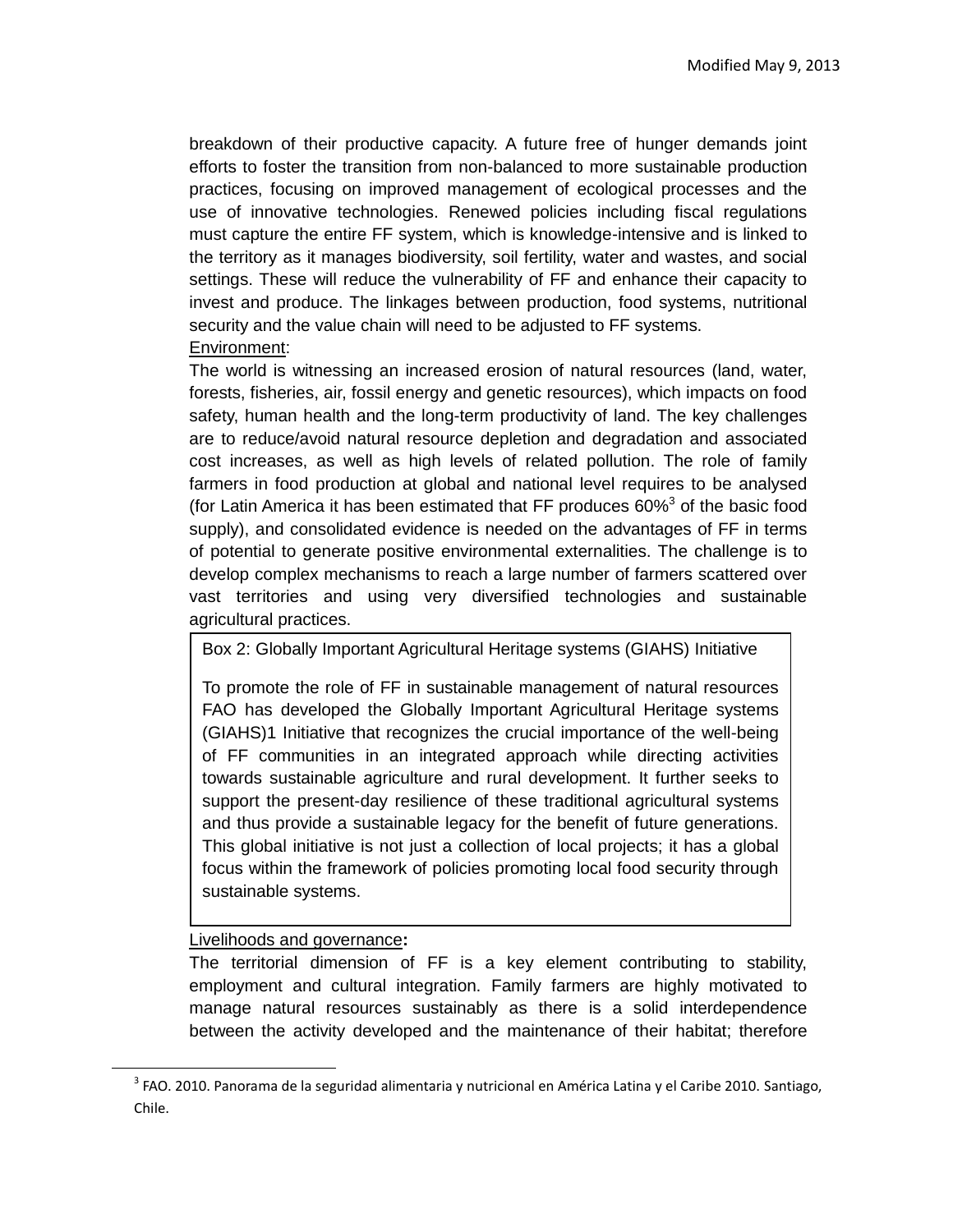they play a crucial role in stabilizing and improving the social, ecological and economic governance of territories. The multiple functions of the ecosystems become part of economic cycles through FF activities and might return into the system. FF could be considered both a livelihood and economic system that interrelates forms of territorial uses and that creates synergies between the various uses of the land and labour. To promote policy action in favour of FF, existing evidence should be consolidated on the capacity of FF to maintain and increase productive employment when families can sustain their livelihoods with viable production units. Strong evidence on the capacity of FF to control land fragmentation, on the one hand, and land accumulation, on the other hand would undoubtedly be welcomed by policy-makers.

Family farmers face a multitude of entrepreneurial risks linked to natural resources variability, market conditions, changing climate, etc. Their participation in the economic process faces those risks by increasing complexity, maximizing flexibility and accentuating the resilience of family livelihoods. They invest their own capital and their own work and, if supported by enabling policies, information and sustainable land tenure rights, they can invest for their own future and the future of their territory. The vulnerability of family farmers has therefore to be protected by addressing the issue of territorial governance, to avoid migration and to minimize the risk factors related to climate changes, price volatily and alterations in international trade. A good territorial governance aims to ensure the maintenance of the natural resource base for future generations, and at the same time to develop policies with the goal of creating positive conditions in order to encourage new generations to keep working on the family farm.

As a result of their critical role in promoting a good governance of the territories where they live and work, there is a critical need to propose a convergent path between the IYFF and the activities related to the Implementation Phase of the Voluntary Guidelines on the Governance of Tenure of Land, Fisheries and Forests in the context of National Food Security.

Family farmers are not only a fundamental element of local social cohesion but they also contribute to maintaining a balanced relationship between cities and the rural environment. Therefore, regional planning involving cities and their territories could facilitate the management of food security and natural resources in a more sustainable way while promoting a better integration of local markets.

Family farmers are also inextricably linked to consumers, and enabling investments in rural areas promoting local and national markets, nutritious and healthy and sustainable food production, development of appropriated production and transformation technologies will lead to improved diets and food security, increased rural employment opportunities and reduced migration, enhanced integration between production systems and local markets, and maintenance of the natural resource base.